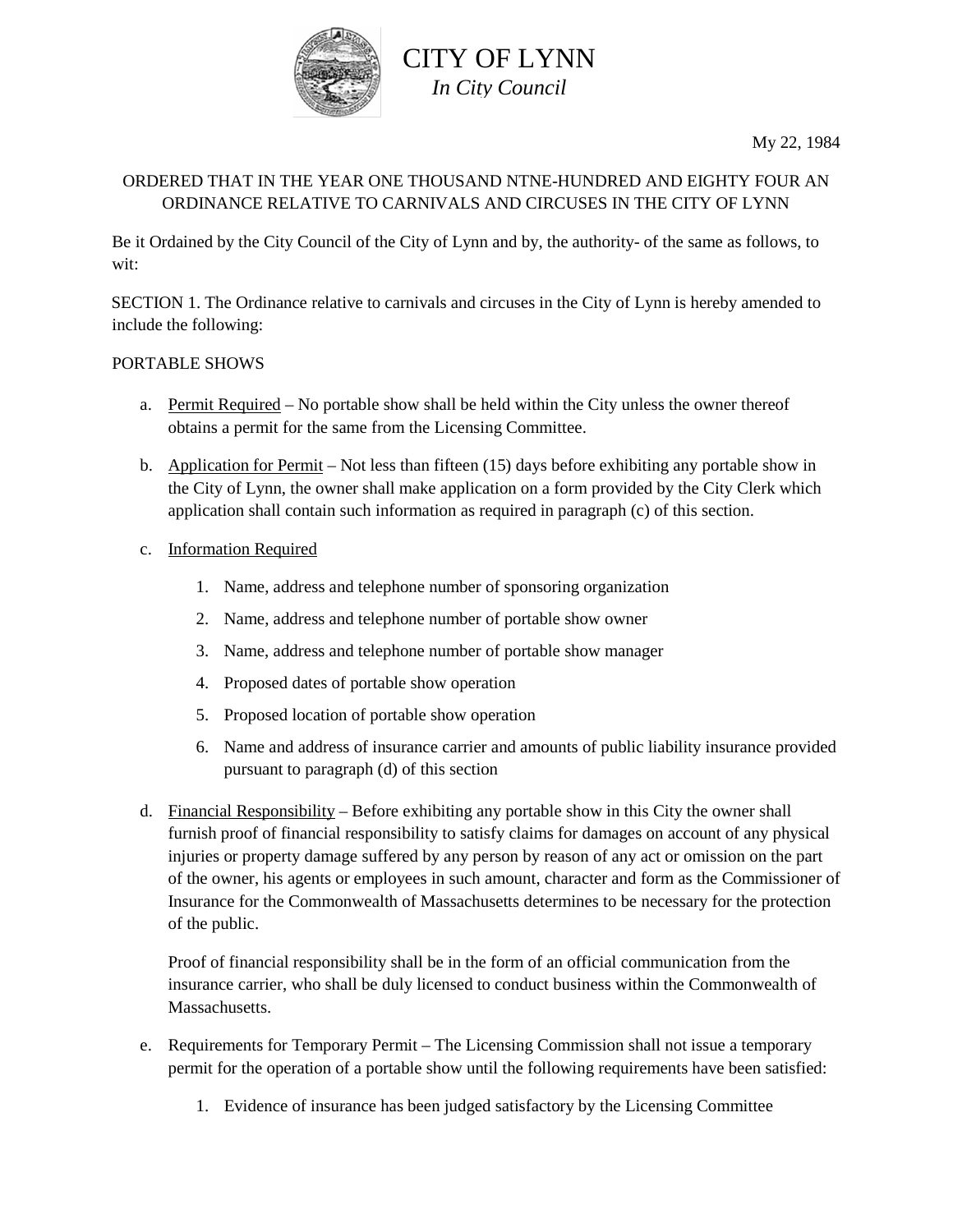

# CITY OF LYNN *In City Council*

- 2. Evidence of compliance with the Commonwealth of Massachusetts Equipment Certification Requirements
- 3. Portable show owner agrees that the following requirements must be met before a final permit will be issued:
	- a. Inspection and approval by the Board of Health
	- b. Inspection and approval by the City Electrician
	- c. Inspection and approval of all rides and related equipment by a Safety Engineer who is a Registered Professional Engineer in the Commonwealth of Massachusetts, which inspection shall determine whether said rides will be reasonably safe for public attendance and use with inspection to commence for said rides have been assembled for use on the dates proposed in the permit application.
	- d. Inspection and approval of all moving devices and rails from the ground- up to the interface, of all rides and related equipment by the Building Commissioners Office, as provided under Section 19 (Portable Shows) of the State Building Code
	- e. Notification by the Chief of Police that adequate police protection has been engaged by the owner or sponsor of the portable show
	- f. Notification by the Fire Chief that the character and arrangement of the seating, means of egress, lighting and firefighting appliances make the portable show reasonably safe against both fire and casualty hazards
	- g. Notification by the Commissioner of Public Works, that an adequate work force has been engaged by the owner or sponsor of the Portable Show to provide for daily clean-up of the carnival site and surrounding areas
	- h. Any and all fees resulting from inspections set forth above shall be borne by the owner of the portable show
	- i. No game, contest, amusement, activity or device, which offers a prize of money, will be permitted as part of a Portable Show.

SECTION 2. All ordinances or parts of ordinances inconsistent herewith are hereby repealed.

SECTION 3.This Ordinance shall take effect Thirty-One (31) days after its final approval as adopted and advertised.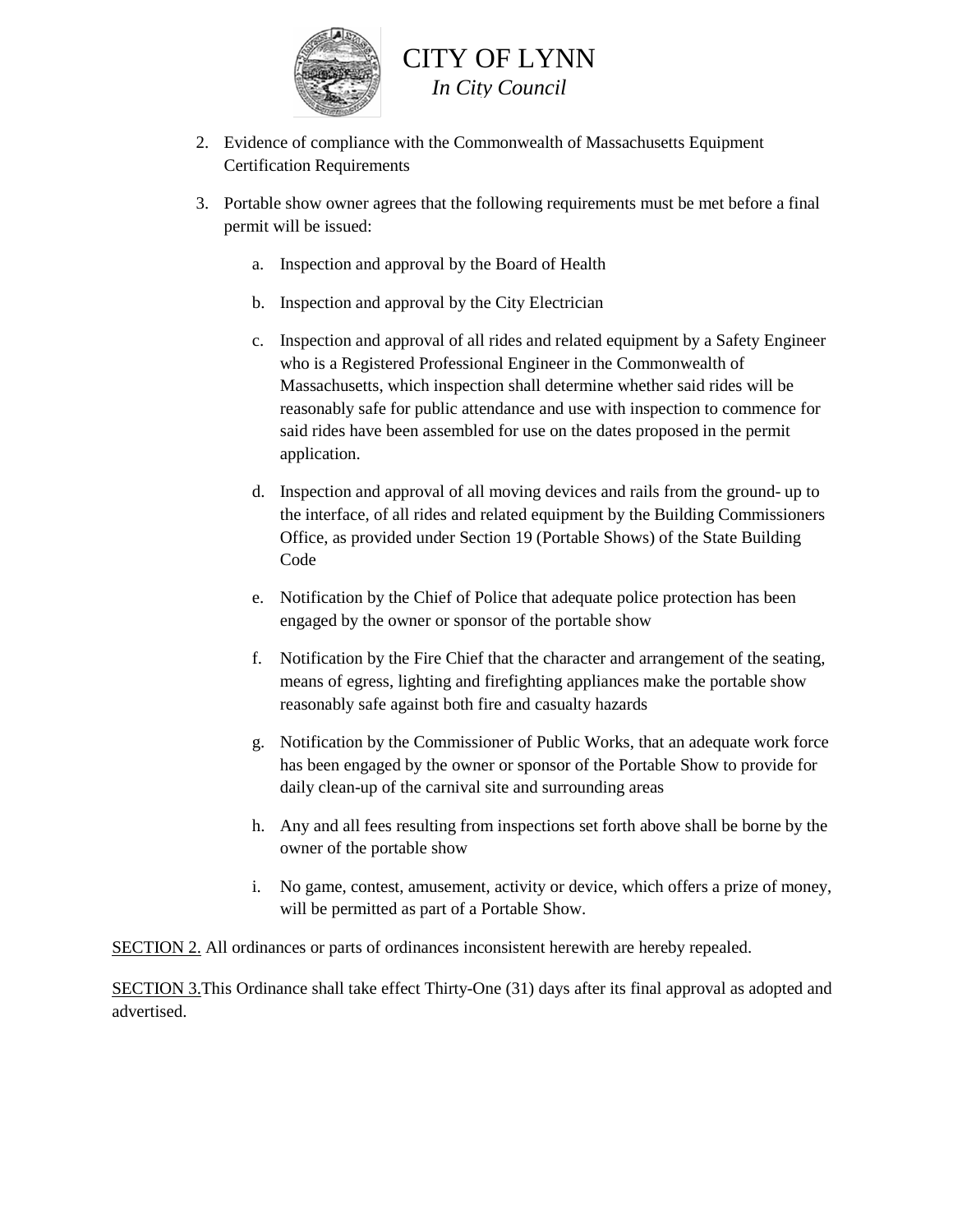

February 23, 1993

## ORDERED THAT IN THE YEAR ONE THOUSAND NINE HUNDRED NINETY-THREE AN ORDINANCE AMENDING THE ORDINANCE RELATIVE TO CARNIVALS AND CIRCUSES IN THE CITY OF LYNN

Be it ordained by the City Council of the City of Lynn and by the authority of the same as follows, to wit:-

SECTION 1. The ordinance relative to carnivals and circuses in the City of Lynn, as heretofore amended, is hereby further amended by deleting the following section:

"No more than one (1) carnival or one (1) circus per year per location on City owned property may be held in the City of Lynn.

and inserting in lieu thereof, the following new section:

"No more than two (2) carnivals or two (2) circuses per year per location on City owned property may be held in the City of Lynn."

SECTION 2. No more than one (1) carnival or (1) circus per year shall be held on the grounds of the Lynn English High School

SECTION 3. All ordinances or parts of ordinances inconsistent herewith are hereby repealed

SECTION 4. This ordinance shall take effect thirty-one (31) days after its final approval as adopted and advertised.